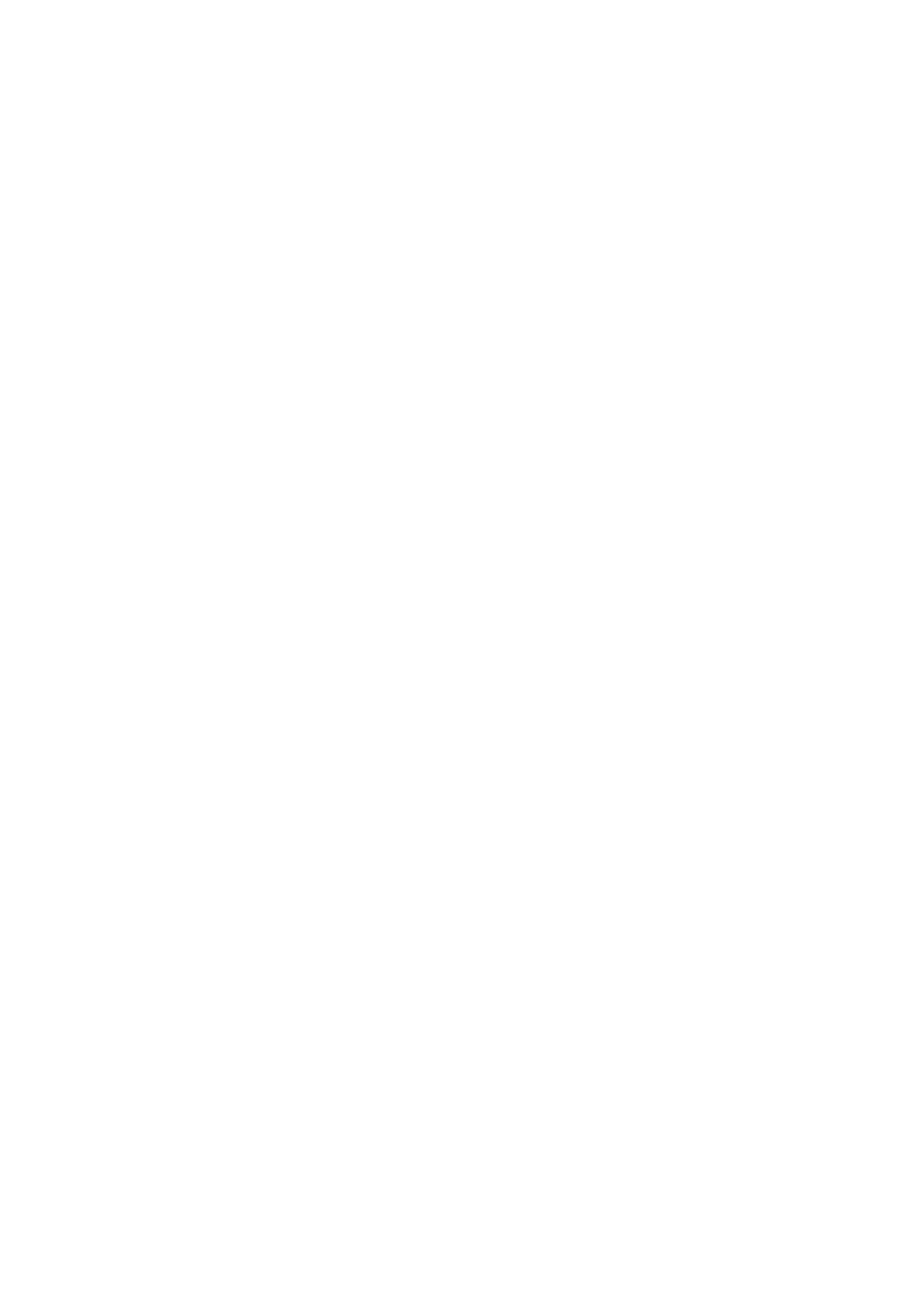### **NO. 27 OF 2012**

### **LEGAL EDUCATION ACT**

### ARRANGEMENT OF SECTIONS

#### PART I – PRELIMINARY

### *Section*

- 1. Short title.
- 2. Interpretation.
- 3. Objective of Act.

#### PART II – COUNCIL OF LEGAL EDUCATION

- 4. Establishment of the Council of Legal Education.
- 5. Vacation of office.
- 6. Conduct of business and affairs of the Board.
- 7. Headquarters.
- 8. Functions of the Council.
- 9. Powers of the Council.
- 10. Remuneration of Council members.
- 11. The Secretary, officers and staff of the Council.
- 12. Independence of the Council.
- 13. Cooperation with other organizations.
- 14. Invitation of experts.
- 15. Delegation by the Council.
- 16. Common seal of the Council.
- 17. Protection from liability.

# PART III – REGULATION OF LEGAL EDUCATION

- 18. Licensing legal education providers.
- 19. Issuance of licence.
- 20. Display of licence.
- 21. Suspension or revocation of licence.

#### PART IV – LEGAL EDUCATION AT

#### CERTIFICATE, DIPLOMA AND DEGREE LEVEL

- 22. Certificate and diploma courses.
- 23. Core degree courses.

### PART V – FINANCIAL PROVISIONS

- 24. The Legal Education Fund.
- 25. Investment of funds.
- 26. Financial year.
- 27. Annual estimates.
- 28. Accounts and audit.

### PART VI – LEGAL EDUCATION APPEALS TRIBUNAL

29. Establishment of the Legal Education Appeals Tribunal.

#### *Section*

- 30. Vacancy in office of member.
- 31. Jurisdiction of Tribunal.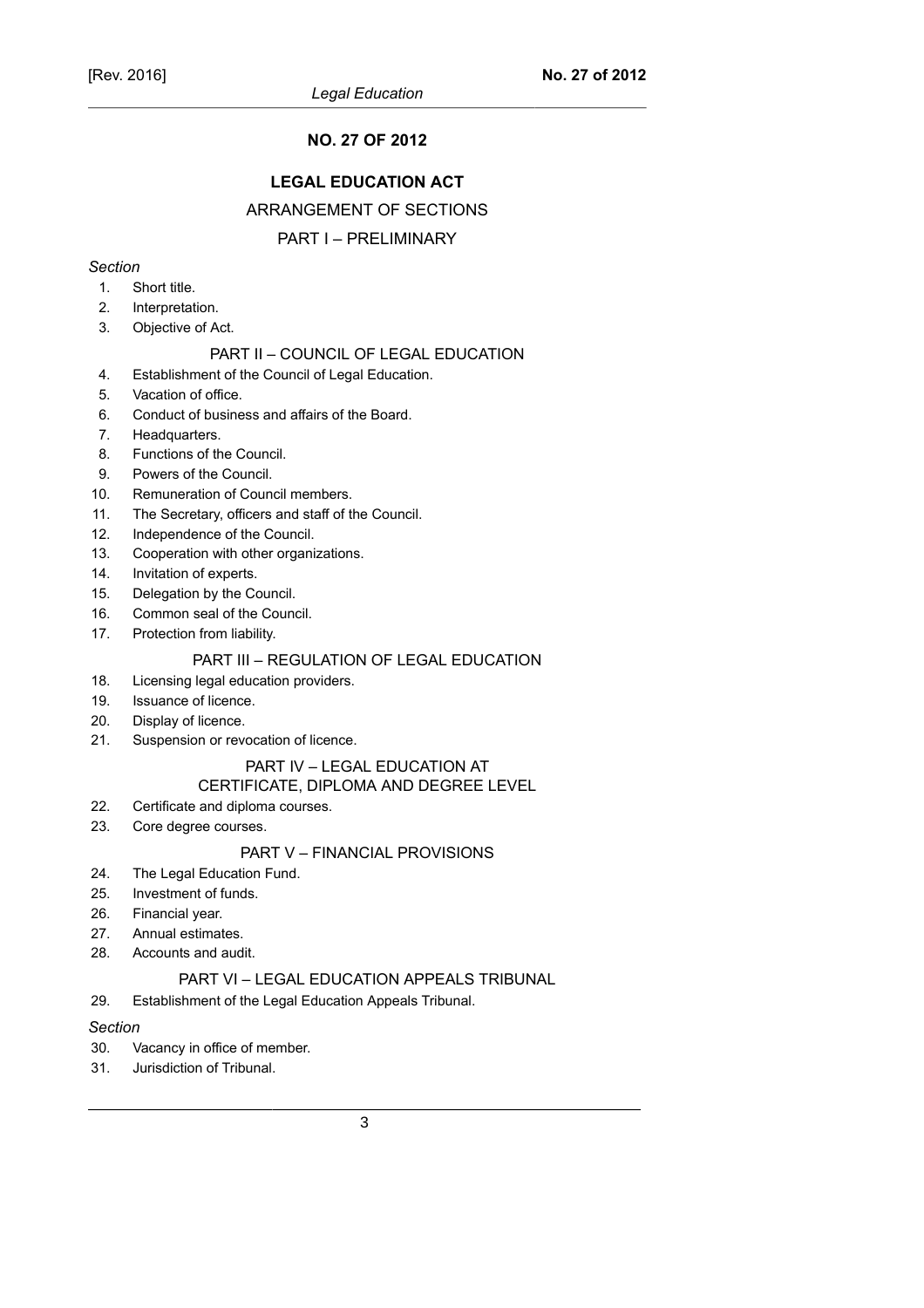- 32. Appeals from decisions of the Council.
- 33. Procedure of Tribunal.
- 34. Conflict of interest.
- 35. Powers of Tribunal on appeal.
- 36. Status quo upon appeal.
- 37. Award of costs.
- 38. Appeals to the High Court.
- 39. Rules governing appeals.
- 40. Remuneration of Tribunal members.

#### PART VII – MISCELLANEOUS PROVISIONS

- 41. Notice of change in a legal education provider that is body corporate.
- 42. Reciprocal agreements.
- 43. Offences.
- 44. Offences by body corporate.
- 45. General penalty.
- 46. Regulations.

### PART VIII – REPEALS, SAVINGS AND TRANSITIONAL PROVISIONS

- 47. Repeal.
- 48. Transitional provision.
- 49. Savings and transitional.
- 50. Amendment of Cap. 16.

#### **SCHEDULES**

#### FIRST SCHEDULE — PROCEEDINGS OF THE COUNCIL OF LEGAL EDUCATION

SECOND SCHEDULE — PART I – CORE COURSES AT CERTIFICATE AND DIPLOMA LEVEL

PART II – CORE COURSES AT DEGREE LEVEL

PART III – CORE COURSES AT POST GRADUATE (PROFESSIONAL) DIPLOMA LEVEL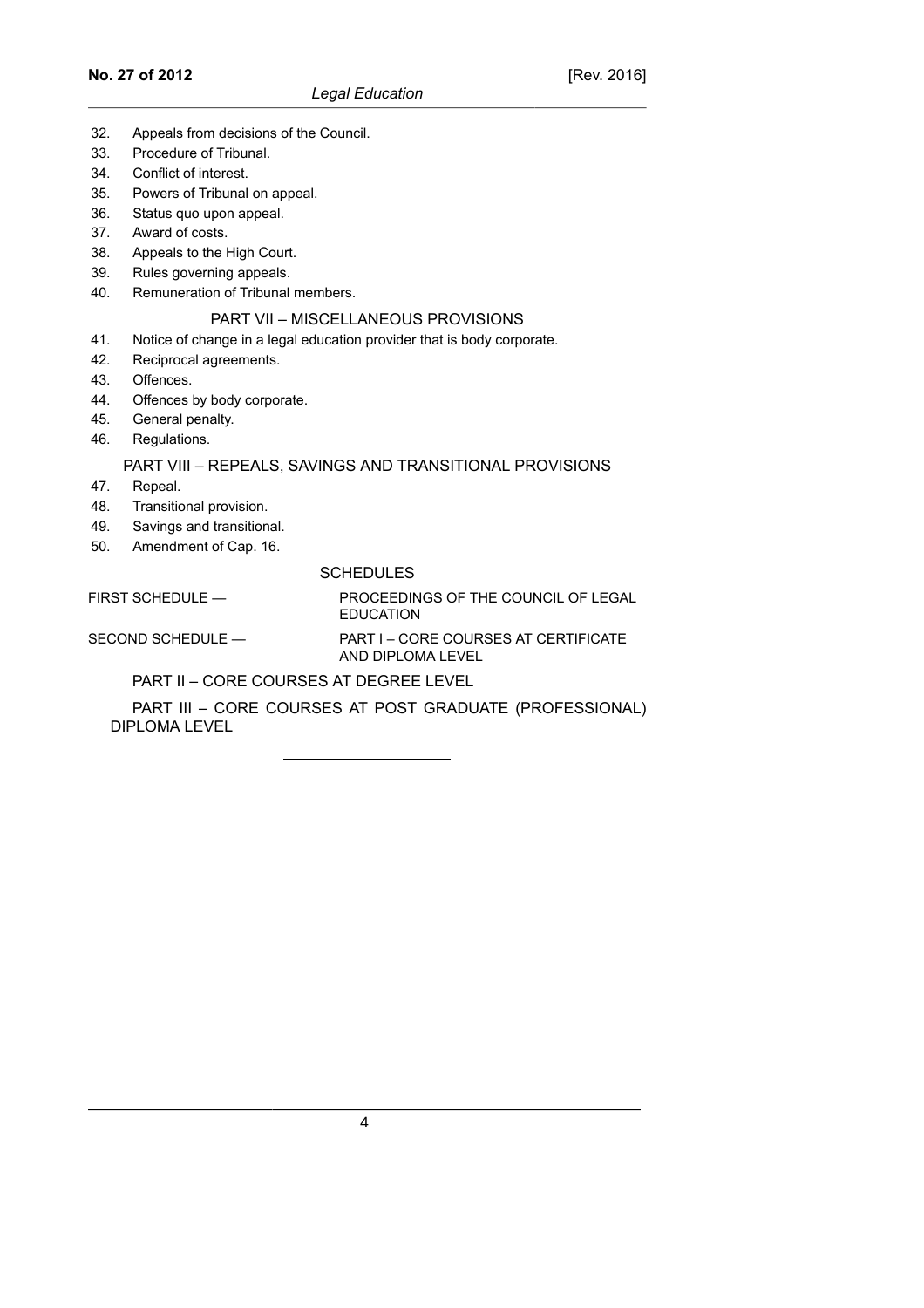*Legal Education*

**NO. 27 OF 2012**

### **LEGAL EDUCATION ACT**

[*Date of assent: 21st September, 2012*.]

[*Date of commencement: 28th September, 2012*.]

**An Act of Parliament to provide for the establishment of the Council of Legal Education; the establishment of the Legal Education Appeals Tribunal; the regulation and licensing of legal education providers and for connected purposes**

[Act No. 27 of 2012, Act No. 18 of 2014.]

PART I – PRELIMINARY

### **1. Short title**

This Act may be cited as the Legal Education Act, 2012.

### **2. Interpretation**

(1) In this Act, unless the context otherwise requires—

**"advocate"** has the meaning assigned to it in section 2 of the Advocates Act (Cap. 16);

**"award"** means a professional degree, diploma or certificate issued under this Act;

**"Cabinet secretary"** means the cabinet secretary for the time being responsible for matters relating to legal education;

**"Council"** means the Council of Legal Education established by section 4;

**"Fund"** means the Legal Education Fund established under section 25;

**"legal education provider"** means a post-secondary school institution that is licensed to offer legal education or training for the award of a certificate, diploma or degree including those granted a charter under section 19 of the Universities Act, 2012;

**"Registrar"** means the registrar of the Legal Education Appeals Tribunal appointed under section 30(1)(d);

**"Roll"** means the Roll of Advocates kept under section 16 of the Advocates Act (Cap. 16);

**"Tribunal"** means the Legal Education Appeals Tribunal established by section 30.

(2) Until after the first elections under the Constitution, references in this Act to the expression **"Cabinet Secretary"** shall be construed to mean **"Minister**" and the expression **"Principal Secretary"** shall be construed to mean **"Permanent Secretary"**.

[Act No. 18 of 2014, Sch.]

### **3. Objective of Act**

The objective of this Act is to—

(a) promote legal education and the maintenance of the highest possible standards in legal education; and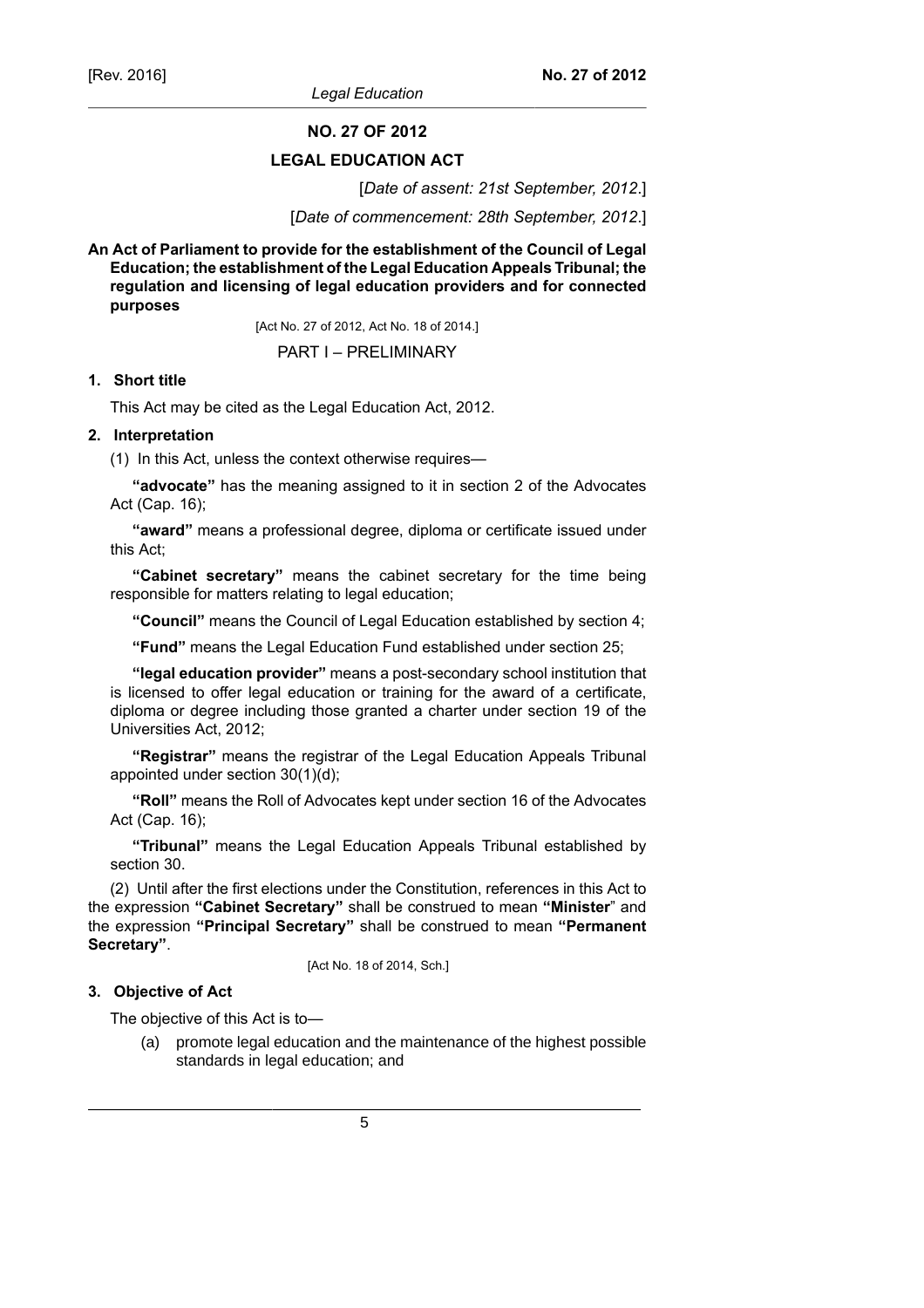(b) provide a system to guarantee the quality of legal education and legal education providers.

### PART II – COUNCIL OF LEGAL EDUCATION

#### **4. Establishment of the Council of Legal Education**

(1) There is established a Council to be known as the Council of Legal Education.

(2) The Council shall be a body corporate with perpetual succession and a common seal and shall, in its corporate name, be capable of—

- (a) suing and being sued;
- (b) taking, purchasing or otherwise acquiring, holding, charging or disposing of movable and immovable property;
- (c) borrowing or lending money; and
- (d) doing or performing any other things or acts for the furtherance of the provisions of this Act which may be lawfully done or be performed by a body corporate.

(3) The Council shall be the successor of the Council of Legal Education established under the Council of the Legal Education Act, 1995 (Cap 16A), (now repealed).

(4) Subject to this Act, all the rights, duties, obligations, assets and liabilities of the Council of Legal Education existing at the commencement of this Act shall be automatically and fully transferred to the Council.

- (5) The Council shall consist of the following persons—
	- (a) the chairperson, who shall be a person with at least fifteen years experience in matters relating to legal education and training, appointed by President.
	- (b) the Principal Secretary of the Ministry for the time being responsible for legal education;
	- (c) the Principal Secretary of the Ministry for the time being responsible for finance;
	- (d) the Attorney-General;
	- (e) the Chief Justice;
	- (f) two advocates, nominated by the Council of the Law Society of Kenya;
	- (g) one person who teaches law in a public university, nominated by public Universities; and
	- (h) the Secretary to the Council.
	- (i) one person who teaches law in a private university nominated by private universities.

(6) The Council members referred to in subsection  $(5)(b)$ ,  $(c)$ ,  $(d)$ ,  $(e)$  and  $(f)$ , may attend the Council meetings in person or through their representatives appointed, in writing.

(7) The Cabinet Secretary shall, in appointing the members of the Council have regard to gender equity.

(8) The nominating bodies under subsection (5)(g) and (i) shall, nominate for the purposes of appointment, persons who have knowledge and expertise in matters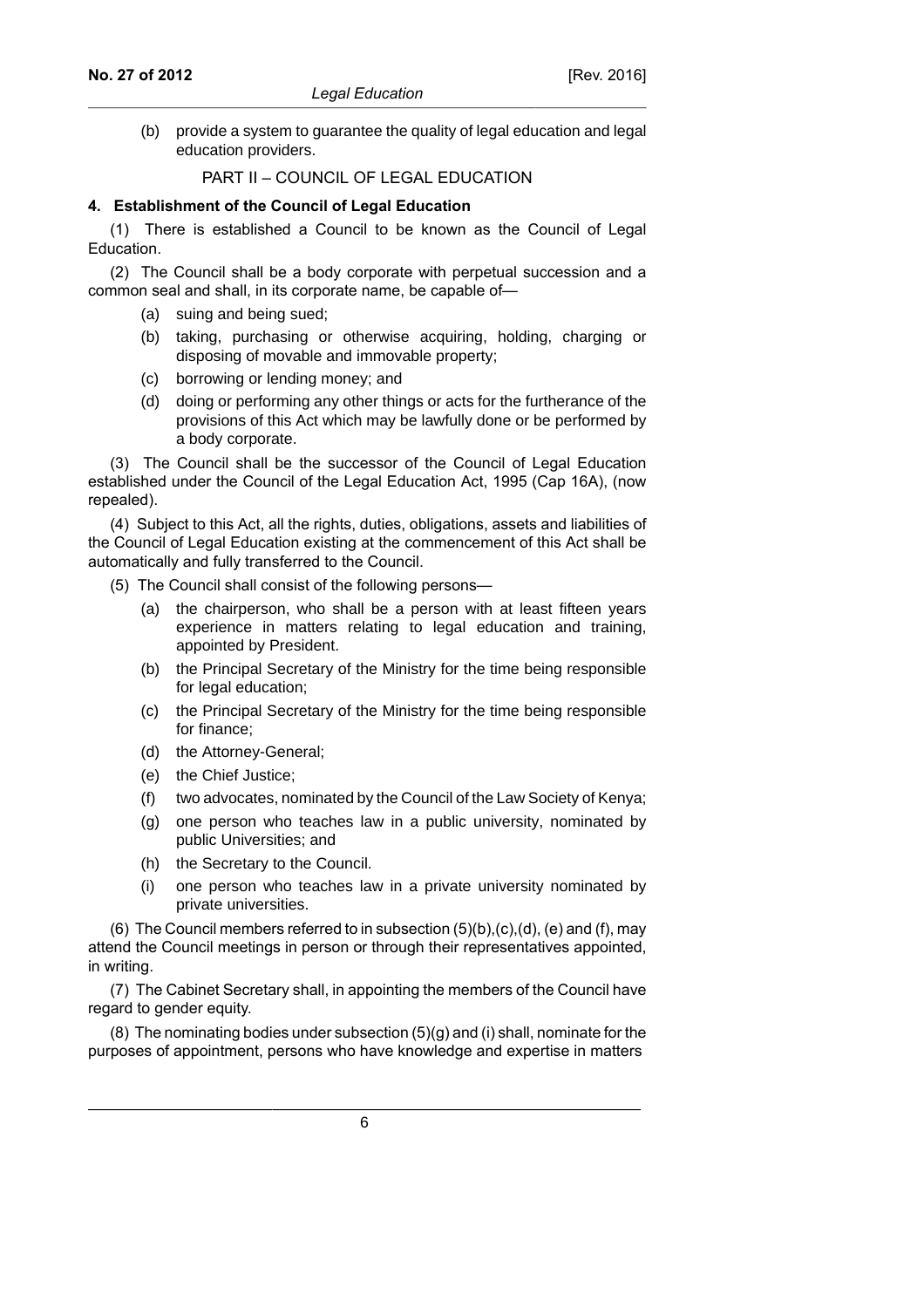relating to legal education and training, finance, commerce or the management of public institutions.

(9) A member of the Council appointed under subsection  $(5)(a)$ ,  $(q)$ ,  $(h)$  and  $(i)$ , shall hold office for a term of three years and may be eligible for re-appointment for one further term.

[Act No. 18 of 2014, Sch.]

# **5. Vacation of office**

The office of a member of the Council, other than an *ex officio* member, shall become vacant if the member—

- (a) resigns from office by notice, in writing, addressed to the Cabinet Secretary;
- (b) is absent from three consecutive meetings of the Council without the permission of the chairperson;
- (c) is convicted of an offence by a court and sentenced to imprisonment for a term of six months or more without the option of a fine;
- (d) is convicted of an offence involving fraud, dishonesty or moral turpitude;
- (e) is unable, by reason of mental or physical infirmity, to discharge his functions as a member of the Council;
- (f) is otherwise unable or unfit to continue serving as member of the Council; or
- (g) dies.

# **6. Conduct of business and affairs of the Board**

The conduct and regulation of the business and affairs of the Council shall be as provided for in the First Schedule.

### **7. Headquarters**

The Headquarters of the Council shall be in Nairobi.

### **8. Functions of the Council**

- (1) The functions of the Council shall be to—
	- (a) regulate legal education and training in Kenya offered by legal education providers;
	- (b) licence legal education providers;
	- (c) supervise legal education providers; and
	- (d) advise the Government on matters relating to legal education and training.
	- (e) recognise and approve qualifications obtained outside Kenya for purposes of admission to the Roll.
	- (f) administer such professional examinations as may be prescribed under section 13 of the Advocates Act.

(2) Without prejudice to the generality of subsection (1), the Council shall, with respect to legal education providers, be responsible for setting and enforcing standards relating to the—

(a) accreditation of legal education providers for the purposes of licensing;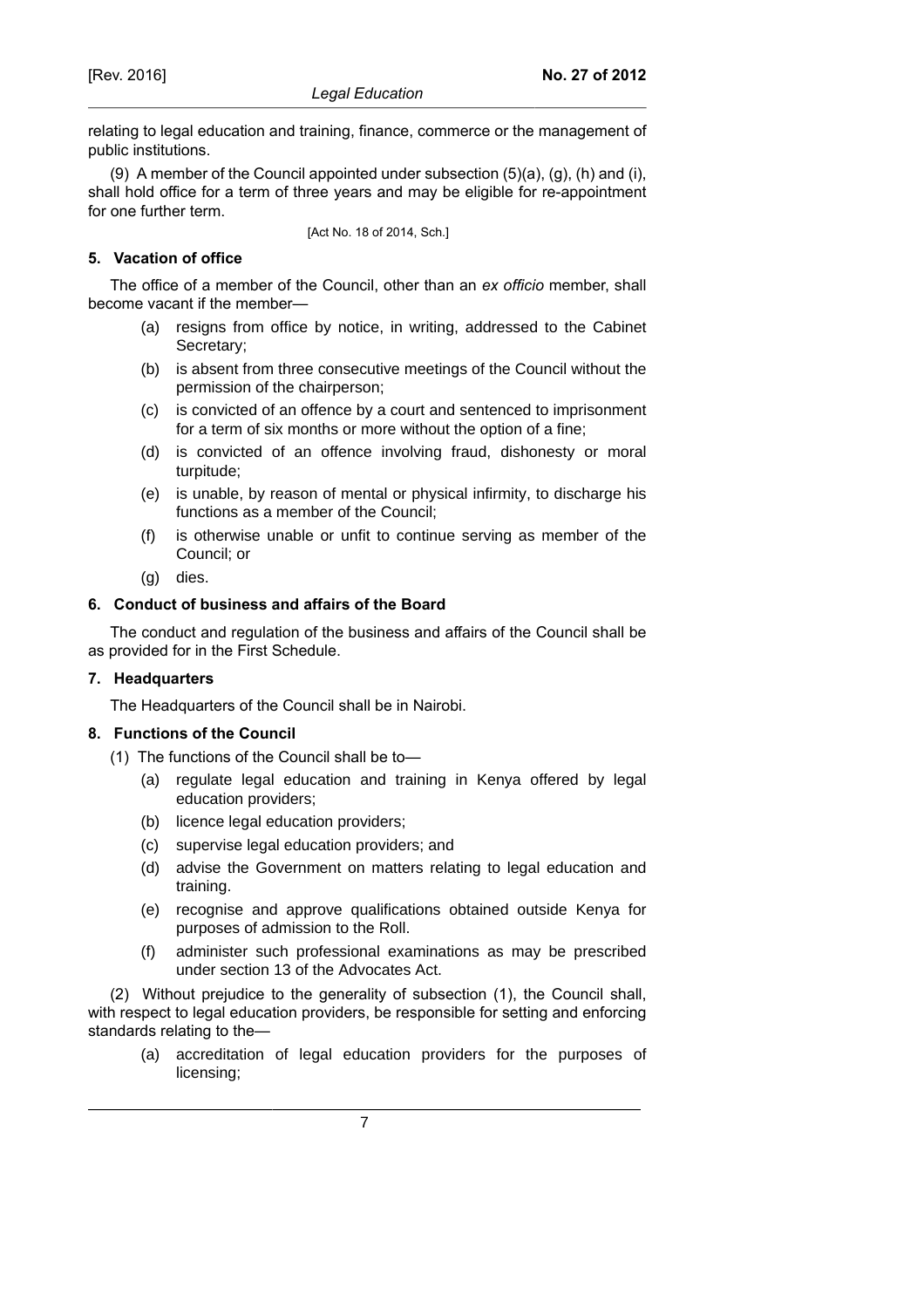- (b) curricula and mode of instruction;
- (c) mode and quality of examinations;
- (d) harmonization of legal education programmes; and
- (e) monitoring and evaluation of legal education providers and programmes.
- (3) In carrying out its functions under subsection (2), the Council shall—
	- (a) make Regulations in respect of requirements for the admission of persons seeking to enroll in legal education programmes;
	- (b) establish criteria for the recognition and equation of academic qualifications in legal education;
	- (c) formulate a system for recognizing prior learning and experience in law to facilitate progression in legal education from lower levels of learning to higher levels;
	- (d) establish a system of equivalencies of legal educational qualifications and credit transfers;
	- (e) advise and make recommendations to the Government and any other relevant authority on matters relating to legal education and training that require the consideration of the Government;
	- (f) collect, analyse and publish information relating to legal education and training;
	- (g) advise the Government on the standardization, recognition and equation of legal education qualifications awarded by foreign institutions;
	- (h) carry out regular visits and inspections of legal education providers; and
	- (i) perform and exercise any other functions conferred on it by this Act.

(4) Where any conflict arises between the provisions of this section and the provisions of any other written law for the time being in force, the provisions of this section shall prevail.

#### [Act No. 18 of 2014, Sch.]

### **9. Powers of the Council**

(1) The Council shall have all the powers necessary on expedient for the performance of its functions under this Act and in particular, the Council shall have the power to—

- (a) control, supervise and administer its assets in such manner and for such purposes as best promote the purpose for which the Council is established;
- (b) control and administer the Fund;
- (c) receive any grants, gifts, donations or endowments and make legitimate disbursements therefrom;
- (d) enter into association with other bodies organizations within or outside Kenya as the Council may consider desirable or appropriate and in furtherance of the purpose for which the Council is established;
- (e) open a bank account or bank accounts for the funds of the Council; and
- (f) invest the funds of the Council not currently required for its purpose.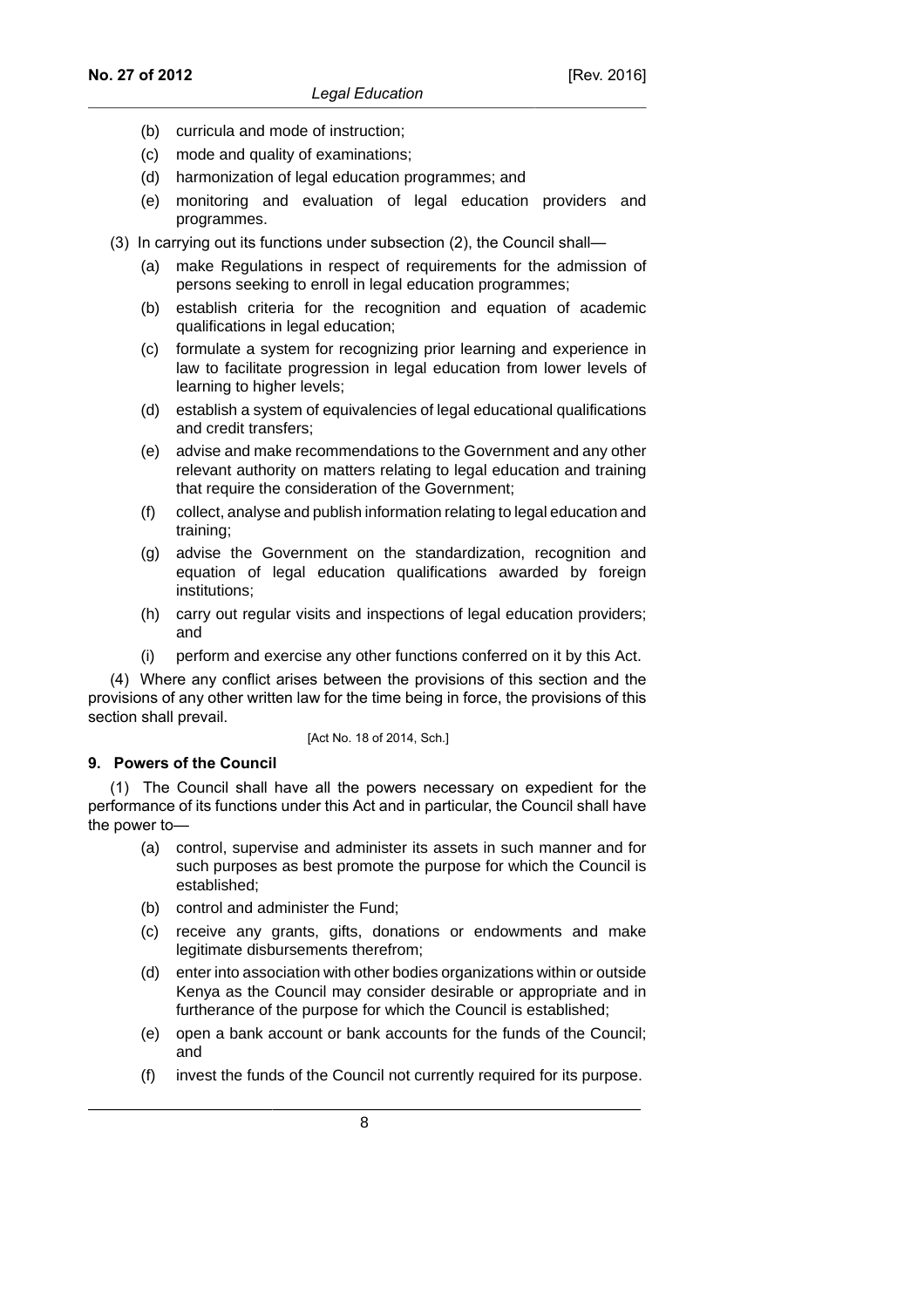### **10. Remuneration of Council members**

There shall be paid to the members of the Council such remuneration, fees or allowances for expenses as the Cabinet Secretary may, in consultation with the Salaries and Remuneration Commission, approve.

#### **11. The Secretary, officers and staff of the Council**

(1) There shall be a secretary to the Council who shall be appointed by the Council on such terms and conditions of service as the Council may determine, who shall be the Chief Executive Officer of the Council.

(2) The secretary shall serve on a full time basis.

(3) The secretary shall be an *ex officio* member of the Council and shall not have the right to vote.

(4) The secretary shall be responsible to the Council for the day to day running of the affairs of the Council and may perform such other duties as may be assigned to him by the Council.

(5) The Council shall appoint such other officers and staff as are necessary for the proper discharge of the functions of the Council under this Act, upon such terms and conditions of service as the Council may determine.

### **12. Independence of the Council**

The Council shall, in the exercise of its functions, comply with the general policy of the Government relating to legal education and training and not be subject to the control of any other person or authority.

### **13. Cooperation with other organizations**

The Council may, in the discharge of its functions, consult, collaborate and cooperate with—

- (a) the Commission for University Education and other regulators in the field of education, generally;
- (b) the Law Society of Kenya; and
- (c) departments and agencies of Government, statutory bodies, and any other body or institution having functions or objects related to the functions of the Council.

[Act No. 18 of 2014, Sch.]

### **14. Invitation of experts**

(1) The Council may invite any public officer or other person or any representative of any body, who in the opinion of the Council, has expert knowledge in matters relating to the functions of the Council to attend any meeting of the Council and participate in the proceedings.

(2) A person attending a meeting under this section may, if invited, participate in any discussion at the meeting but shall not vote.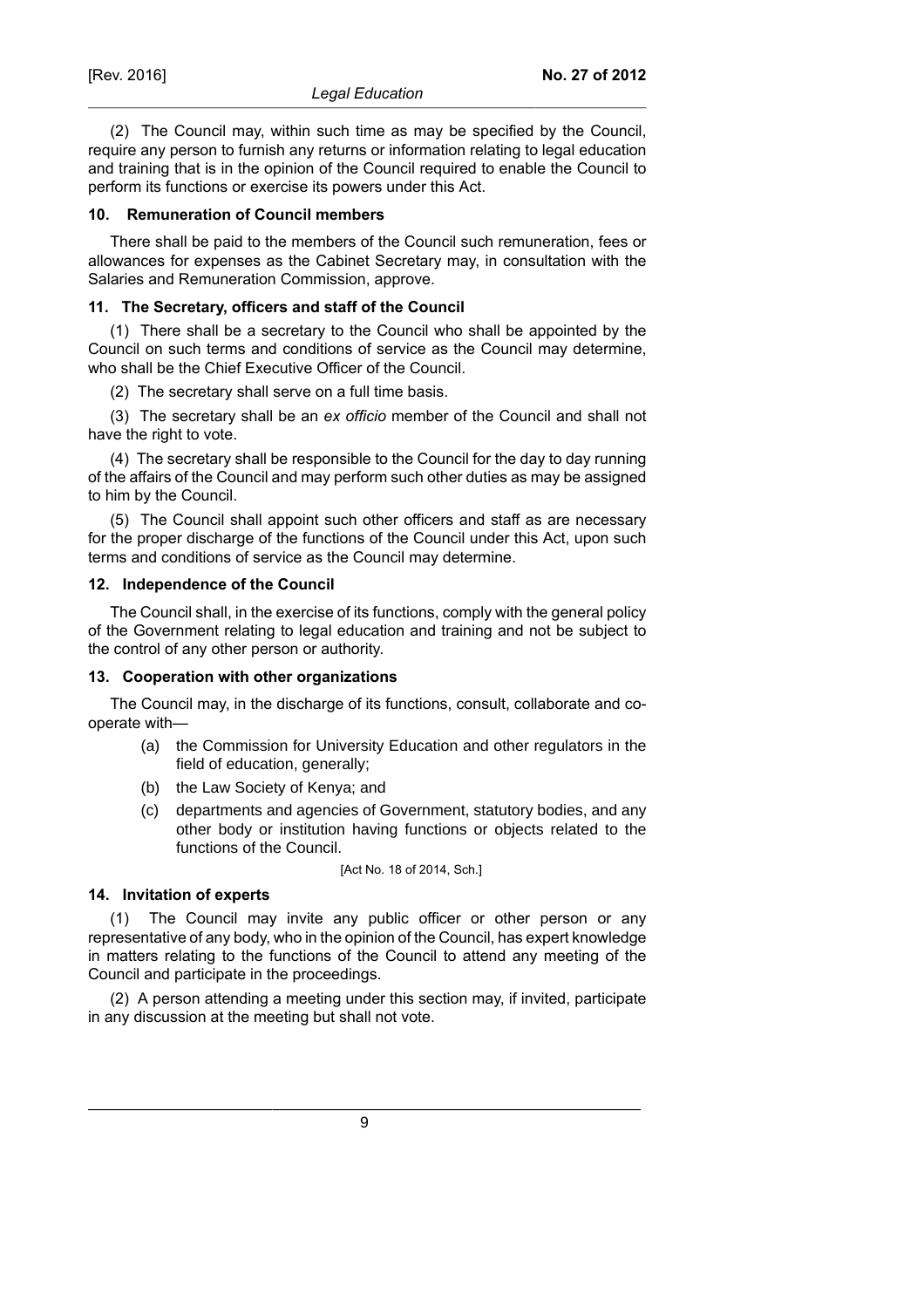#### **15. Delegation by the Council**

The Council may, by resolution, generally or in a particular case, delegate to any of its committees, member, officer, employee or agent, the exercise of any of the powers or the performance of any of the functions of the Council under this Act.

#### **16. Common seal of the Council**

(1) The common seal of the Council shall be kept in such custody as the Council shall direct and shall not be used except on the order of the Council.

(2) The common seal of the Council shall, when affixed to a document and duly authenticated, be judicially and officially noticed and unless and until the contrary is proved, any necessary order or authorization of the Council under this section shall be presumed to have been duly given.

### **17. Protection from liability**

(1) No matter or thing done by a member of the council, any officer, employee or agent of the council shall, if the matter or thing is done *bona fide* for executing the functions, powers or duties of the Council under this Act, render the member, officer, employee or agent or any person acting under their direction liable to any action, claim or demand whatsoever.

(2) The provisions of subsection (1) shall not relieve the Council of the liability to pay compensation or damages to any person for any injury to him, his property or any of his interests caused by the exercise of the powers conferred on the council by this Act or by any written law or by the failure, whether wholly or partially, of any works.

# PART III – REGULATION OF LEGAL EDUCATION PROVIDERS

### **18. Licensing legal education providers**

(1) An institution that intends to offer any course or programme of legal education in Kenya for the award of a degree, diploma or certificate as a professional qualification in law shall apply to the Council for a licence.

(2) An application under subsection (1) shall be in the prescribed form and shall be accompanied by the prescribed fee.

(3) A person who offers any course or programme of legal education in Kenya for the award of a degree, diploma or certificate as a professional qualification in law without a licence commits an offence and shall be liable on conviction to a fine not exceeding five hundred thousand shillings or to imprisonment for a term not exceeding six months or to both.

(4) The Council may by notice in the *Gazette* declare a course or programme, specified in the notice, being offered or provided by any person or institution to be a course or programme for which a licence is required under this section.

(5) A certificate of attendance at a course, workshop or seminar shall not be considered a degree, diploma or certificate for purposes of this Act.

(6) A document issued at the end of a programme or training after the commencement of the Act, purporting to be evidence of the award of a degree, diploma or certificate in law shall not be valid unless the Council had licensed the programme or training.

10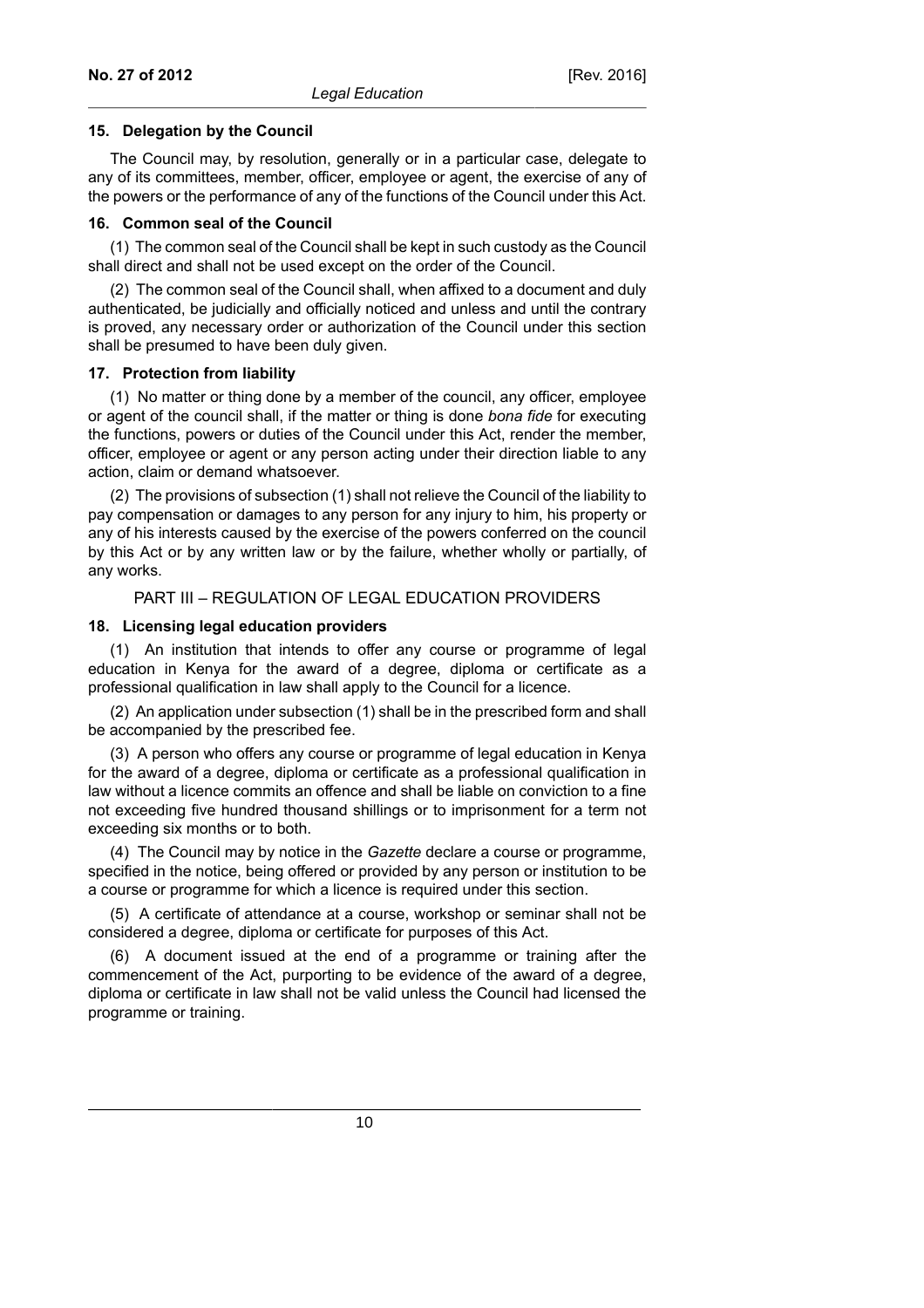#### **19. Issuance of licence**

(1) Where the Council, after considering an application under section 18, determines that the applicant is suitable and competent to offer legal education programmes or training, the Council may issue a licence to the applicant.

(2) The Council shall specify, in the licence, the courses or legal education programmes which the legal education provider may offer and any terms and conditions that the Council may consider necessary.

(3) The Council shall, upon licensing an institution as a legal education provider under this Act, publish the name of the institution in the *Gazette* and at least one daily newspaper with nationwide circulation.

#### **20. Display of licence**

(1) Every accredited legal education provider shall display its licence in a prominent place, at its registered office and at every branch office in which the business of a legal education provider is conducted.

(2) A legal education provider shall clearly state in all its letters, accounts, agreements and other documents and the fact that it is licensed as a legal education provider.

#### **21. Suspension or revocation of licence**

(1) Where the Council has reasonable grounds to believe that a legal education provider is not complying with the terms and conditions of the licence, the Council may, after giving the legal education provider an opportunity to be heard, by notice in writing require the legal education provider to take the corrective action specified in the notice within the period specified in the notice, to the satisfaction of the Council.

(2) If the legal education provider fails to comply with a notice issued under subsection (1) within the period specified in the notice, the Council may, after calling upon the legal education provider to show cause why the licence should not be cancelled, cancel the licence.

(3) The Council may, if it determines that a legal education provider is not carrying out its functions in a proper manner or is in breach of the terms and conditions of its licence—

- (a) suspend the licence for such period as the Council considers necessary; or
- (b) revoke the licence.

PART IV – LEGAL EDUCATION AT CERTIFICATE, DIPLOMA AND DEGREE LEVEL

#### **22. Certificate and diploma courses**

(1) For purposes of the award of a certificate or diploma in law, a person shall undergo, in the case of—

- (a) a certificate course, at least one year of instruction;
- (b) a diploma course, at least two years of instruction; and
- (c) a professional post graduate course at least one year of instruction,

and sit and pass all the examinations in the core courses set out in the Second Schedule.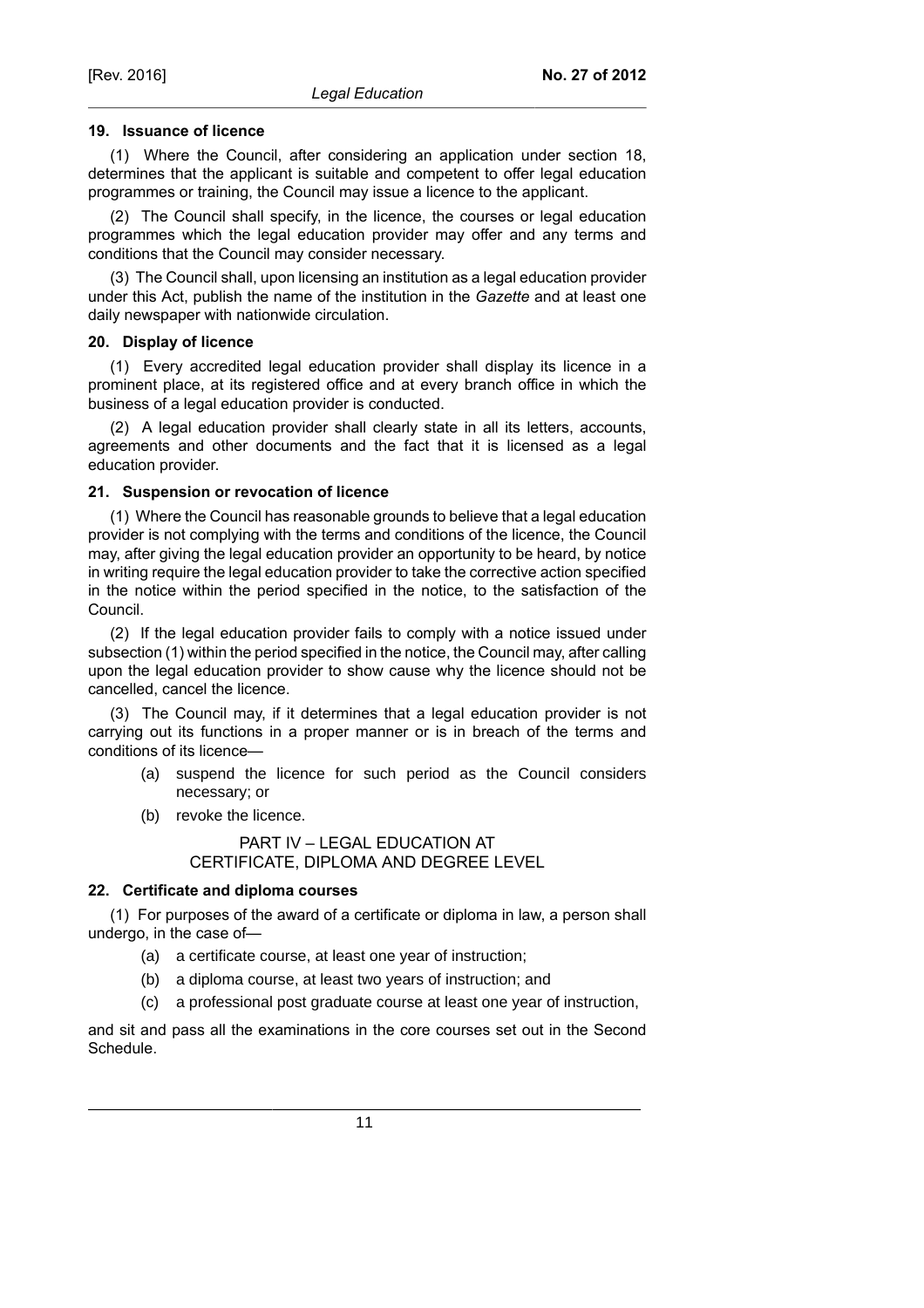(2) A legal education provider may, in addition to the courses set out in the Second Schedule, offer any other courses to persons pursuing a certificate or diploma in law.

#### **23. Core degree courses**

(1) A legal education provider offering a course for the award of a degree in law shall, in addition to any other courses offered, provide instruction and examination for each of the core courses set out in the Second Schedule.

(2) A legal education provider may offer any other programmes that it may consider necessary, taking into account the developments in the law and society generally.

(3) The Cabinet Secretary may, by notice in the *Gazette*, amend the Second Schedule to this Act.

### PART V – FINANCIAL PROVISIONS

### **24. The Legal Education Fund**

(1) There is established a fund to be known as the Legal Education Fund which shall vest in the Council.

- (2) There shall be paid into the Fund—
	- (a) such moneys as may accrue to or vest in the Council in the course of the exercise of its powers or the performance of its functions under this Act;
	- (b) such sums as may be payable to the Council pursuant to this Act or any other written law, or pursuant to any gift or trust;
	- (c) such sums as may be granted to the Council by the Cabinet Secretary pursuant to subsection (3); and
	- (d) all moneys from any other source provided for or donated or lent to the Council.

(3) There shall be made to the Council, out of monies provided by Parliament for that purpose, grants towards the expenditure incurred by the Council in the exercise of its powers or the performance of its functions under this Act.

(4) There shall be paid out of the Fund any expenditure incurred by the Council in the exercise of its powers or the performance of its functions under this Act.

#### **25. Investment of funds**

(1) The Council may invest any of its funds in securities in which trustees may by law invest trust funds, or in any other securities, which the Treasury may from time to time approve for that purpose.

(2) The Council may place on deposit with such bank or banks as it may determine any moneys not immediately required for the purposes of the Council.

### **26. Financial year**

The financial year of the Council shall be the period of twelve months ending on the thirtieth June in each year.

#### **27. Annual estimates**

(1) Before the commencement of every financial year, the Council shall cause to be prepared estimates of revenue and expenditure of the Council for that year.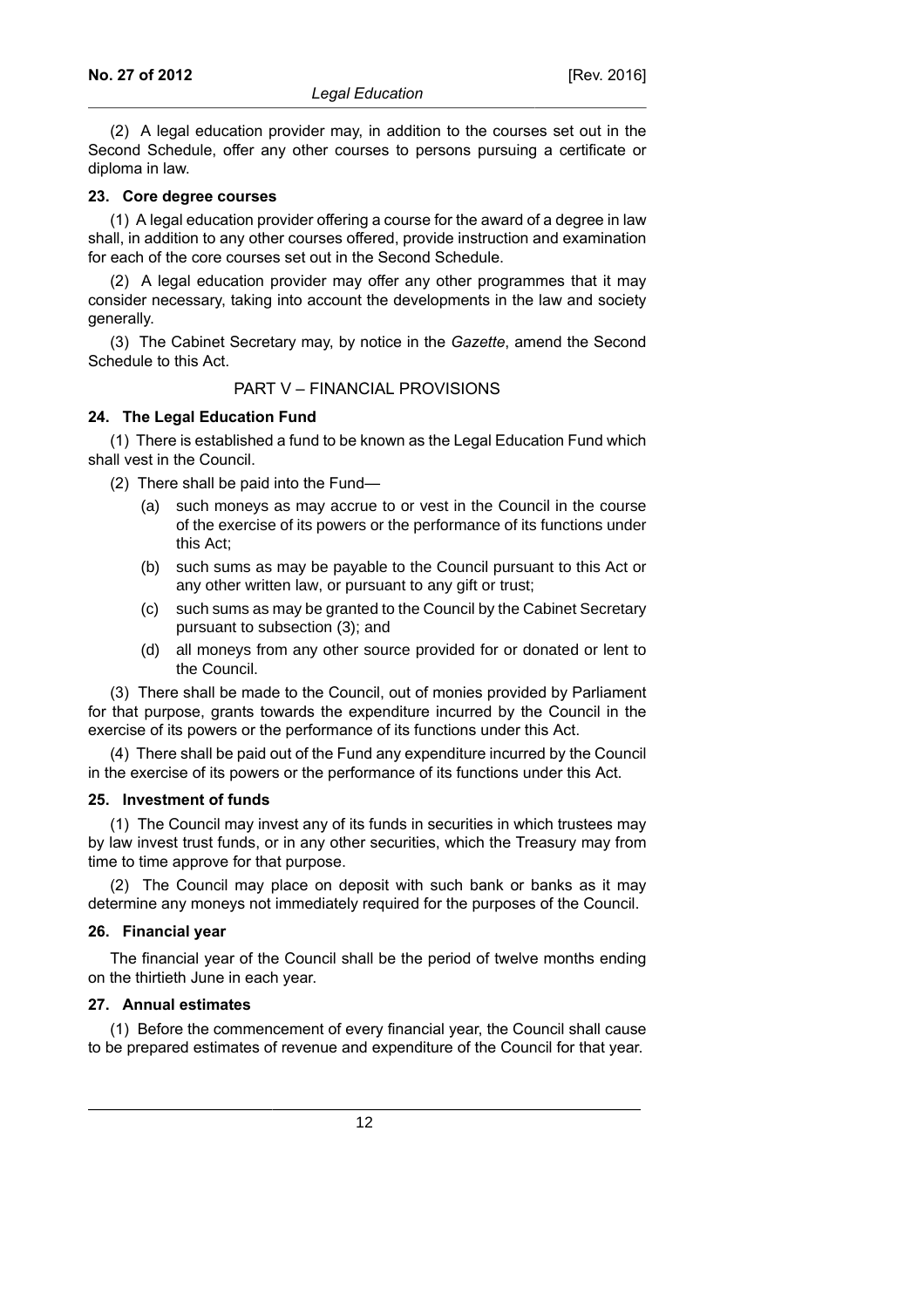(2) The annual estimates shall make provision for all the estimated expenditure of the Council for the financial year and in particular, the estimates shall provide—

- (a) for the payment of the salaries, allowances and other charges in respect of the staff of the Council;
- (b) for the payment of pensions, gratuities and other charges in respect of the retirement benefits which are payable out of the funds of the Council;
- (c) for the proper maintenance of the buildings and grounds of the Council;
- (d) for the maintenance, repair and replacement of the equipment and other property of the Council;
- (e) all expenditure incurred in relation to the establishment, equipment or management of any training institution by the Council; and
- (f) for the creation of such reserve funds to meet future or contingent liabilities in respect of retirement benefits, insurance or replacement of building or equipment, or in respect of such other matter as the Council may deem appropriate.

(3) The annual estimates shall be approved by the Council before the commencement of the financial year to which they relate, and shall be submitted to the Cabinet Secretary for approval, and thereafter the Council shall not increase or decrease the annual estimates except with the authority of the Cabinet Secretary.

(4) There shall be paid to the Council, out of monies provided by Parliament for that purpose, grants towards the expenditure incurred by the Council in the exercise of its powers or the performance of its functions under this Act.

(5) No expenditure shall be incurred for purposes of the annual estimates approved under this section or in pursuance of an authorization of the Council given without prior approval of the Cabinet Secretary.

### **28. Accounts and audit**

(1) The Council shall cause to be kept all proper books and records of account of the income, expenditure and assets of the Council.

(2) Within a period of three months from the end of each financial year, the Council shall submit to the Auditor-General the accounts of the Council together with—

- (a) a statement of the income and expenditure of the Council during the year; and
- (b) statement of the assets and liabilities of the Council on the last day of that year.

(3) The accounts of the Council shall be prepared and be submitted for examination annually by the Auditor-General in accordance with the Public Audit Act, 2003 (Cap. 412B).

# PART VI – LEGAL EDUCATION APPEALS TRIBUNAL

### **29. Establishment of the Legal Education Appeals Tribunal**

(1) There is established a tribunal to be known as the Legal Education Appeals Tribunal which shall consist of—

(a) a chairperson who shall be—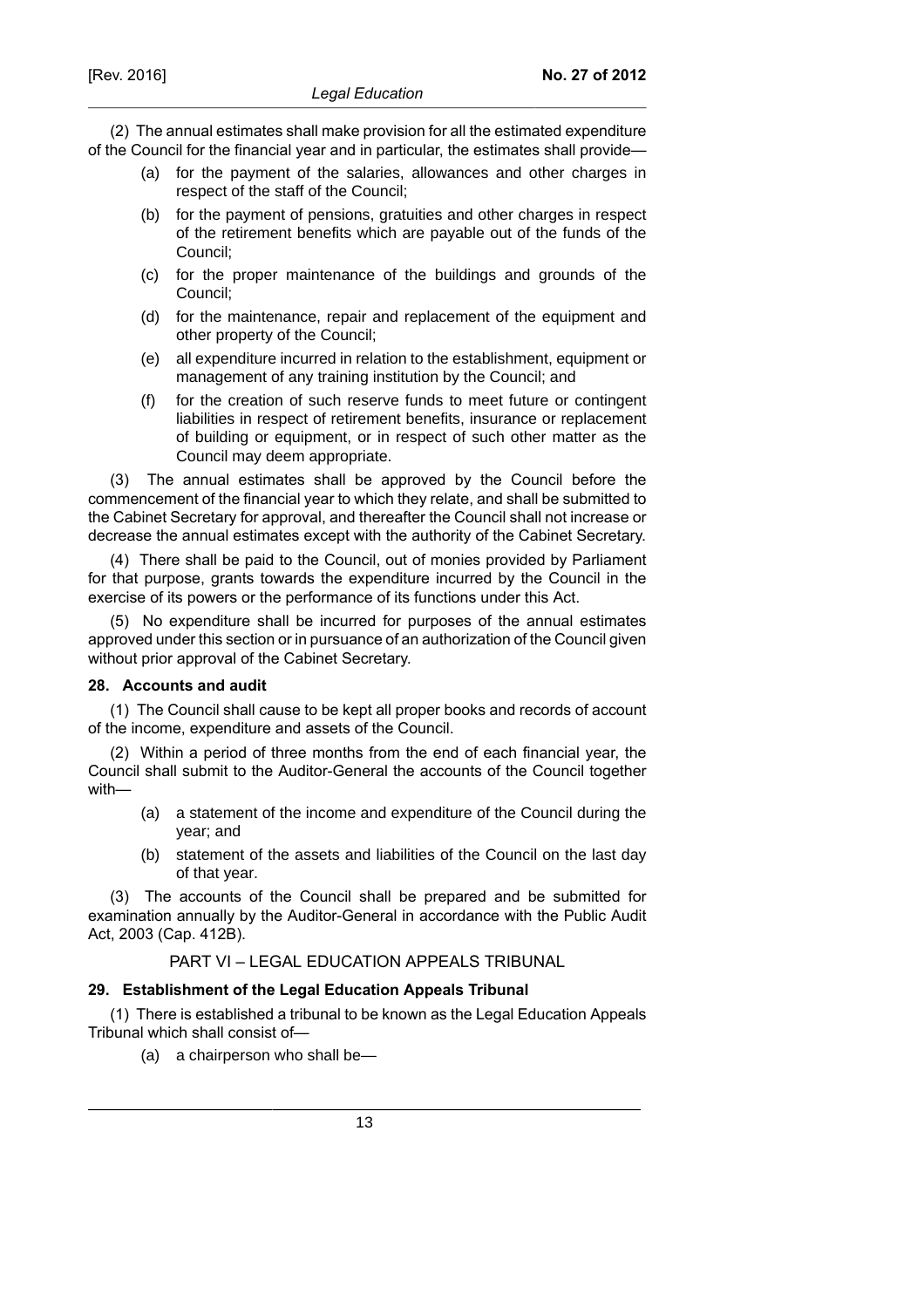- (i) an advocate of the High Court of Kenya of not less than ten years standing; or
- (ii) a person who has attained at least ten years experience in the field of legal education or as a distinguished academic in law;
- (b) one person who shall be an advocate of the High Court of Kenya of at least seven years standing or a person with at least ten years experience in the field of legal education or as a distinguished academic in law;
- (c) three persons who have demonstrated competence in the field of legal education; and
- (d) the registrar who shall be an advocate of the High Court of Kenya with at least five years experience.

(2) The Judicial Service Commission shall appoint the members of the Tribunal through an open, competitive and transparent process.

(3) The Tribunal shall be *ad hoc* and shall sit at such times and in such places as it may appoint.

### **30. Vacancy in office of member**

The office of a member of the Tribunal shall become vacant if the member—

- (a) accepts any office the holding of which, if he were not a member of the Tribunal, would make him ineligible for appointment to the office of a member of the Tribunal;
- (b) resigns by notice in writing addressed to the Cabinet Secretary;
- (c) is convicted of an offence by a court and sentenced to imprisonment for a term of six months or more without the option of a fine;
- (d) is convicted of an offence involving fraud, dishonesty or moral turpitude;
- (e) is unable, by reason of mental or physical infirmity, to discharge his functions as a member of the Council;
- (f) is otherwise unable to unfit to continue serving as member of the Board; or
- (g) dies.

### **31. Jurisdiction of Tribunal**

(1) The Tribunal shall, upon an appeal made to it in writing by any party or a reference made to it by the Council or by any committee or officer of the Council, on any matter relating to this Act, inquire into the matter and make a finding thereupon, and notify the parties concerned.

(2) For the purposes of hearing an appeal, the Tribunal shall have all the powers of the High Court to summon witnesses, to take evidence on oath or affirmation and to call for the production of books and other documents.

(3) Where the Tribunal considers it desirable for the purposes of avoiding expenses, delay or for any other special reasons, it may receive evidence by affidavit and administer interrogatories within the time specified by the Tribunal.

(4) When determining any matter before it, the Tribunal may take into consideration any evidence, which it considers relevant to the subject of an appeal before it, notwithstanding that such evidence, would not otherwise be admissible under the law relating to evidence.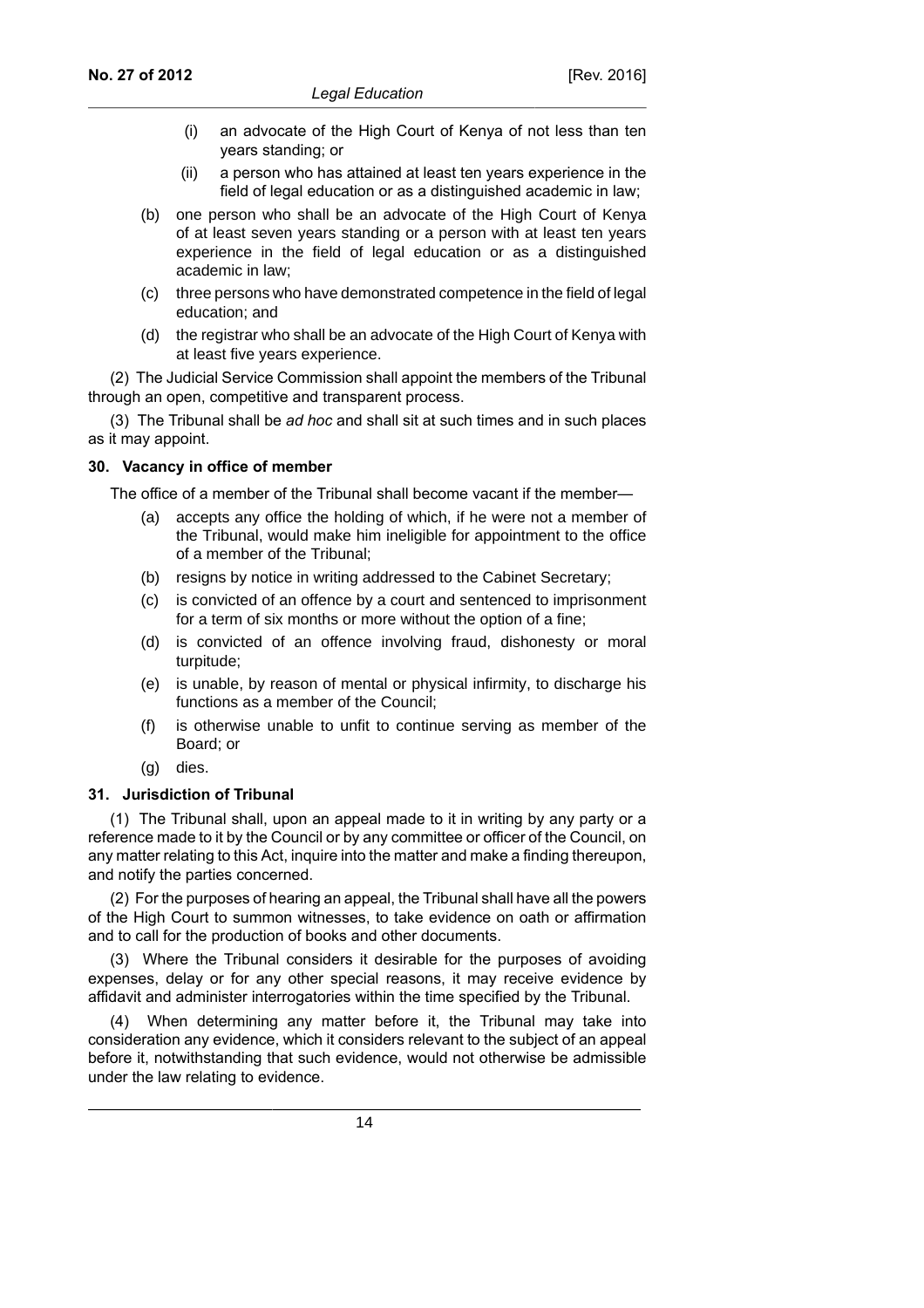### **32. Appeals from decisions of the Council**

- (1) Any person aggrieved by any decision of the Council to—
	- (a) refuse to grant a licence;
	- (b) impose conditions on a licence; or
	- (c) suspend or revoke a licence,

may appeal to the Tribunal against such decision within thirty days from the date of receipt of the decision of the Council.

### **33. Procedure of Tribunal**

(1) Any interested party may be represented before the Tribunal by an advocate or by any other person whom the Tribunal may permit to be heard on behalf of such party.

(2) The proceedings of the Tribunal shall be open to the public save where the Tribunal, for good cause, otherwise directs.

(3) Except as is expressly provided in this Act or any Rules made thereunder, the Tribunal shall regulate its own procedures.

(4) For the purposes of hearing and determining any cause or matter under this Act, the chairperson and two members of the Tribunal shall form a quorum.

### **34. Conflict of interest**

A member of the Tribunal who has an interest in any matter which is the subject of the proceedings of the Tribunal shall not take part in the proceedings.

### **35. Powers of Tribunal on appeal**

Upon hearing an appeal the Tribunal may—

- (a) confirm, set aside or vary the order or decision in question;
- (b) exercise any of the powers which would have been exercised by the Council, in the proceedings in connection with which the appeal is brought; or
- (c) make any other order, including an order, for costs, as it may consider just.

#### **36. Status quo upon appeal**

Upon any appeal to the Tribunal under this Act, the *status quo* of any matter or activity, which is the subject of the appeal, shall be maintained until the appeal is determined.

### **37. Award of costs**

(1) The Tribunal shall have the power to award the costs of any proceedings before it and to direct that costs be paid in accordance with any scale prescribed for suits in the High Court or to award a specific sum as costs.

(2) Where the Tribunal awards costs in an appeal, it shall, on application by the party to whom the costs are awarded, issue to the party a certificate stating the amount of the costs.

(3) Every certificate issued under subsection (2) may be filed in the High Court by the person in whose favour the costs have been awarded and upon filing, the certificate of costs shall be deemed to be a decree of the High Court and may be executed as such.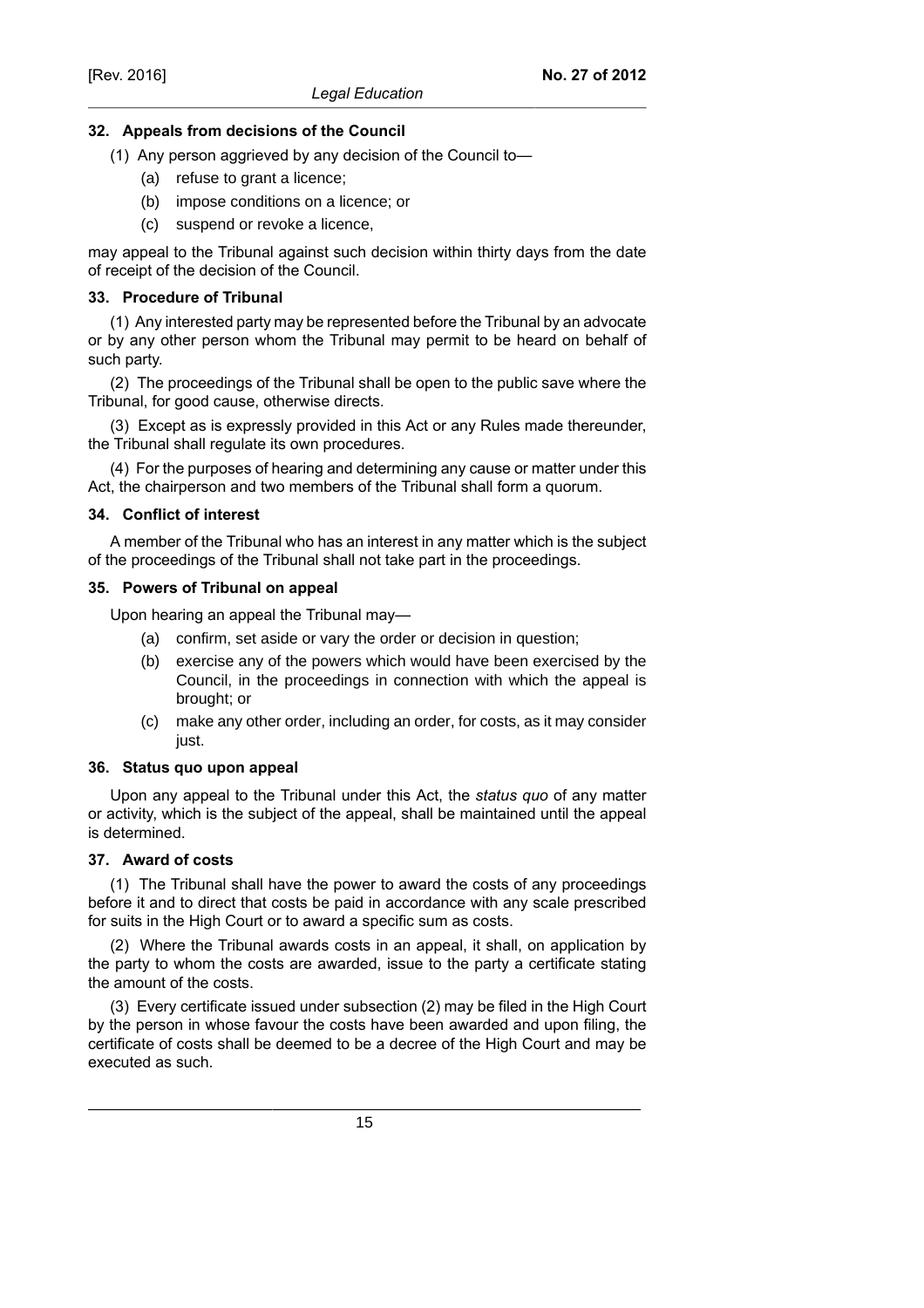### **38. Appeals to the High Court**

(1) Any party to proceedings before the Tribunal who is dissatisfied by a decision or order of the Tribunal on a point of law may, within thirty days of the decision or order, appeal against such decision or order to the High Court.

(2) The Tribunal may of its own motion or on the application of an interested person, if it considers it appropriate in the circumstances, grant a stay of execution of its award until the time for lodging an appeal has expired or where an appeal has been commenced until the appeal has been determined.

### **39. Rules governing appeals**

(1) The Tribunal may make rules with respect to the filing, hearing and disposal of appeals and other matters before it.

(2) Notwithstanding the generality of subsection (1), the Tribunal may make Rules to provide for—

- (a) the fees to be paid;
- (b) the procedure to be followed;
- (c) the manner of notifying the parties thereto; and
- (d) the scale of costs of any such appeal.

### **40. Remuneration of Tribunal members**

(1) There shall be paid to the chairperson, registrar and the members of the Tribunal, such remuneration and allowances as the Cabinet Secretary shall, from time to time, upon the advice of the Salaries and Remuneration Commission determine.

(2) The expenses of the Tribunal shall be charged to the Legal Education Fund.

#### [Act No. 18 of 2014, Sch.]

#### PART VII – MISCELLANEOUS PROVISIONS

#### **41. Notice of change in a legal education provider that is body corporate**

(1) Where a legal education provider is a body corporate, and at any time thereafter changes are made—

- (a) in the directors of that body corporate; or
- (b) in the management of the body corporate,

the legal education provider shall, within seven days after the change, serve the Council, with a notice giving particulars of the change.

(2) A legal education provider that fails to comply with the provisions of subsection (1) commits an offence.

#### **42. Reciprocal agreements**

(1) The Council may recommend, to appropriate authorities, the conclusion by Kenya of reciprocal arrangements with the government of any country in the interests of and in furtherance of legal education in Kenya.

(2) Without prejudice to the generality of subsection (1), the reciprocal arrangements referred to in subsection (1) may include arrangements relating to—

- (a) credit transfers between a legal education provider in Kenya and a legal education provider in another country;
- (b) liaison between the Council and a regulator of legal education in another country; and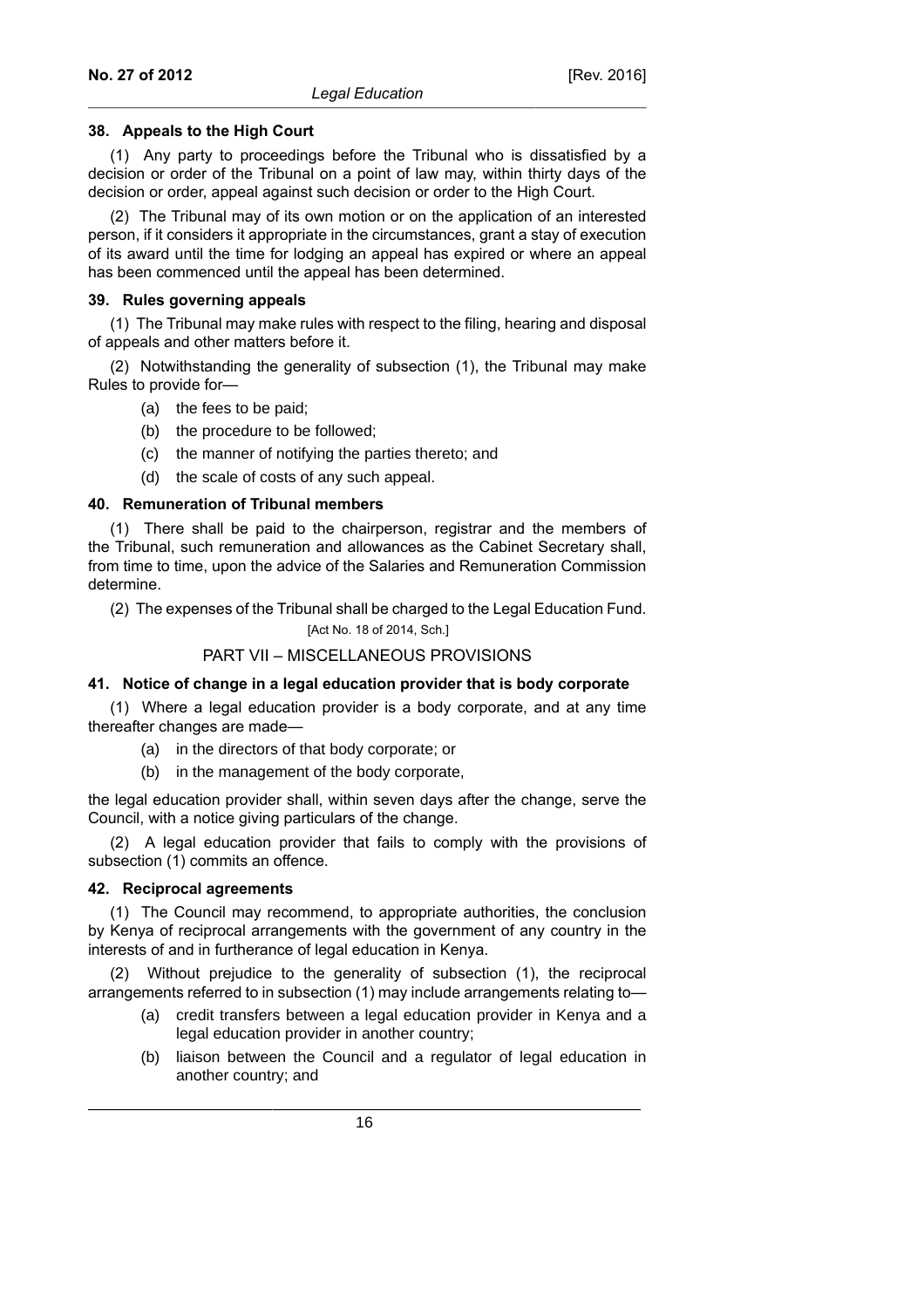(c) the harmonization of the curricula of legal education in Kenya with those in another country.

(3) For the purpose of giving effect to any reciprocal arrangement under this section, the Cabinet Secretary may, on the advice of the Council, make Regulations for giving effect in Kenya to any such arrangements and for modifying or adapting this Act in its application to cases affected by such arrangements.

# **43. Offences**

- (1) A person who—
	- (a) for the purpose of procuring the registration of himself or another person as a legal education provider, or for any other purpose under this Act knowingly makes any false statement or representation, or produces or furnishes or causes to be produced or furnished any document or information which he knows to be false in a particular material;
	- (b) being a registered legal education provider has a place of business other than the one specified in the licence and carries on business as a legal education provider at that place; or
	- (c) offers, purports to offer or holds himself out as offering legal education, otherwise than in accordance with this Act,

commits an offence.

(2) A person who commits an offence under this section is liable on conviction to a fine not exceeding five hundred thousand shillings or to imprisonment for a term not exceeding three years or to both.

### **44. Offences by body corporate**

Where an offence is committed by any company or other body corporate, society, association, or body of persons, every person charged with, or concerned or acting in, the control or management of the affairs or activities of such company, body corporate, society, association body of persons commits an offence and is liable to be punished accordingly, unless it is proved by such person that, through no act or omission on his part, he was not aware that the offence was being or was intended or was about to be committed, or that he took all reasonable steps to prevent its commission.

#### **45. General penalty**

A person who commits an offence under this Act for which no penalty is specifically provided is liable to a fine, not exceeding one hundred thousand shillings or imprisonment for a term not exceeding one year or both.

### **46. Regulations**

(1) The Cabinet Secretary may, upon recommendation of the Council and with the prior approval of the National Assembly, make Regulations for the purposes of giving effect to the provisions of this Act, and in particular, such Regulations may—

- (a) develop a framework for the implementation of a programme for continuing legal education aiming at the professional development and maintenance of standards in all cadres of the legal profession;
- (b) make provision for the assessment criteria to be used by the Council in consultation with the local bar associations in other jurisdictions, in accrediting foreign programmes;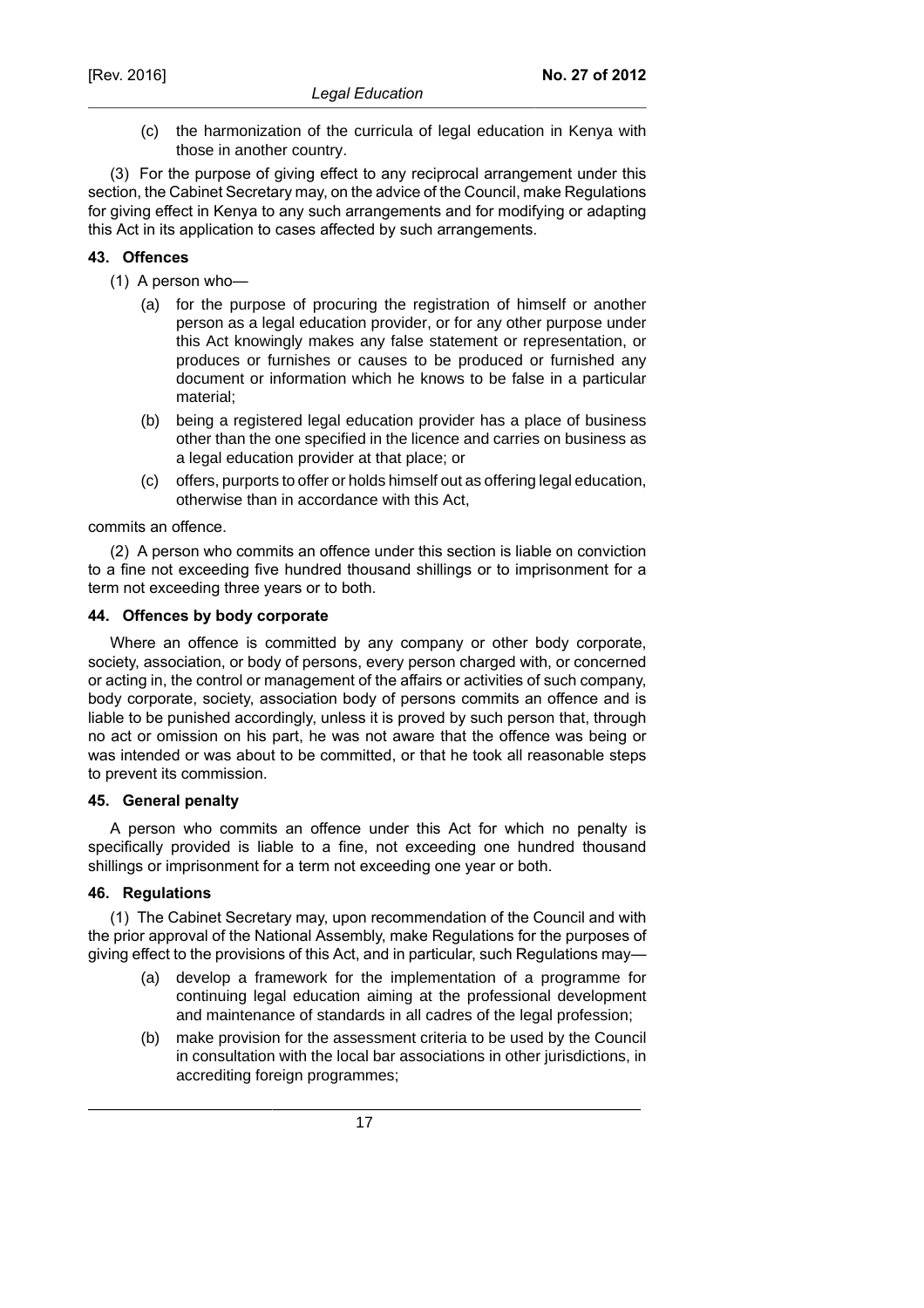- (c) provide for the Council to, in consultation with Commission for University Education, establish mechanisms for the continuous monitoring and evaluation of the programmes of foreign universities recognized by the Council;
- (d) authorize the charging by the Council of fees in respect of any application, licence or other service under this Act;
- (e) make provision for the establishment of legal education and training institutions;
- (f) provide for the terms and conditions of service, including the appointment, dismissal, remuneration and retiring benefits of the members of staff of the Council; and
- (g) prescribe any other thing required or permitted to be prescribed for the better carrying out of the objects of this Act.

(2) The Regulations made under this Act may grant or provide for the granting of exemptions from any of the provisions of the Regulations, conditionally or unconditionally.

[Act No. 18 of 2014, Sch.]

PART VIII – REPEALS, SAVINGS AND TRANSITIONAL PROVISIONS

### **47. Repeal**

The Council of Legal Education Act, 1995 (Cap. 16A) is repealed.

#### **48. Transitional provision**

(1) An institution that was before the date of commencement of this Act, lawfully providing legal training, for which a licence is required under this Act shall be deemed to hold the same status under this Act.

(2) Notwithstanding the repeal of the Council of Legal Education Act, 1995—

- (a) the repeal shall not affect any instrument made or any other thing done under the former Act and every such instrument or thing shall continue in force and shall, so far as it would have been made or done under this Act, have effect as if made or done under the corresponding enactment of this Act;
- (b) the repeal shall not adversely affect the terms and conditions on and subject to which any person held office or served immediately before the commencement of this Act.

### **49. Savings and transitional**

- (1) Subject to subsection (2) upon the coming into operation of this Act—
	- (a) every agreement, whether in writing or not, and every deed, bond or other instrument to which the former Council was a party or which affected the former Council, and whether or not of such a nature that the rights, liabilities and obligations thereunder could be assigned, shall have effect as if the Council were a party thereto or affected thereby instead of the former Council, and every reference therein to the former Council substituted in respect of anything to be done on or after such date of coming into operation to refer to the Council;
	- (b) any proceedings pending immediately before such date of coming into operation to which the former Council was a party shall be continued as if the Council was a party thereto in lieu of the former Council;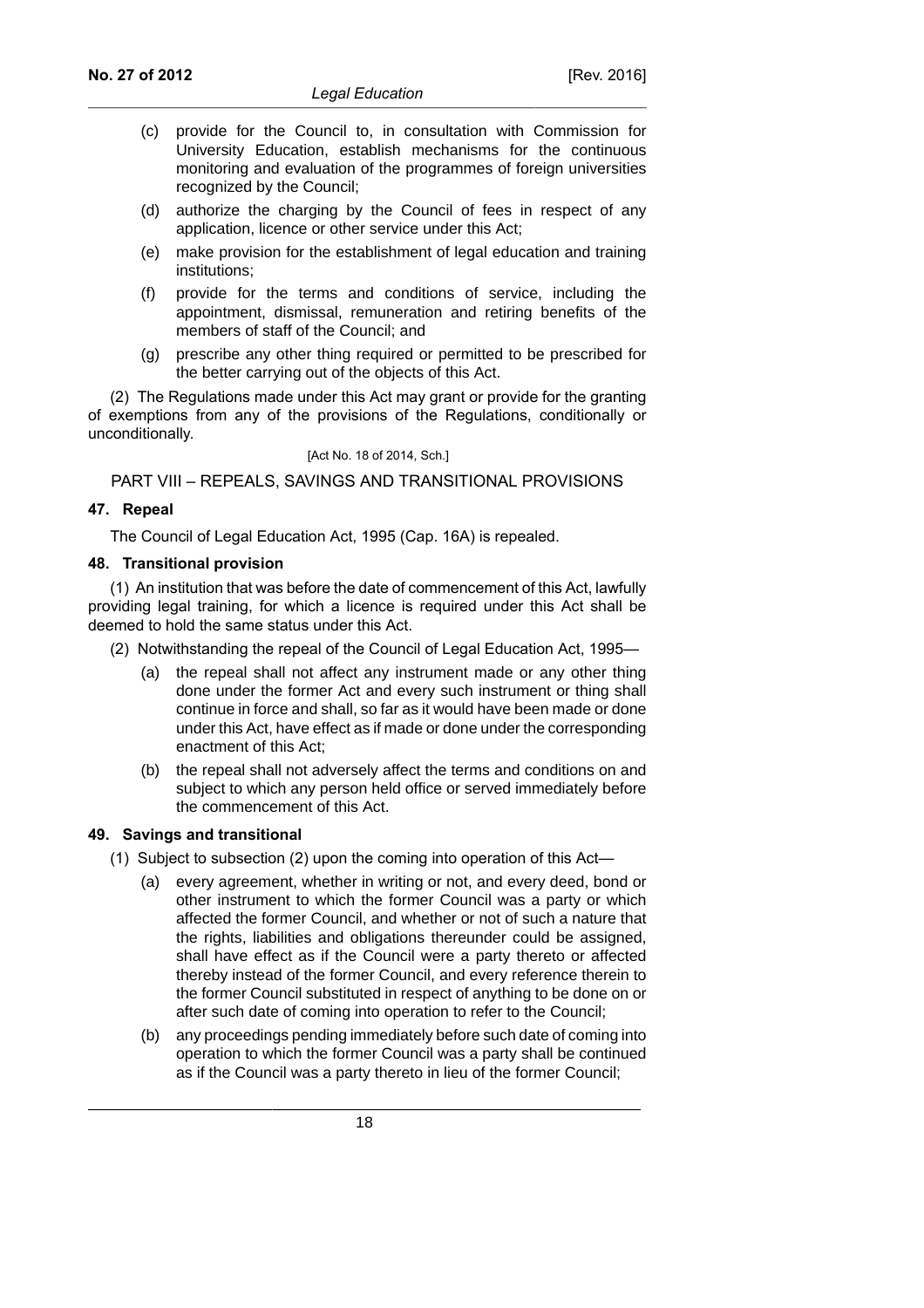(c) all officers of the former Council shall become the corresponding officers of the Council and, subject to the provisions of any rules made under this Act, shall continue in office for the period for which they were appointed or elected as officers of the former Council.

(2) For the purposes of this section, the assets and liabilities of the Council do not include the Kenya School of Law.

### **50. Amendment of Cap. 16**

- (1) Section 15 of the Advocates Act (Cap. 16) is amended—
	- (a) in subsection (3), by inserting the words "within ninety days of the expiry of the period referred to in subsection (2)," after the words "by the Chief Justice in chambers";
	- (b) by inserting the following proviso immediately after subsection (3)—

Provided that any period during which the High Court is on vacation shall be excluded when calculating the period of ninety days referred to in subsection (3).

(2) Section 32 of the Advocates Act is repealed.

# FIRST SCHEDULE

[Section 6.]

### PROCEEDINGS OF THE COUNCIL OF LEGAL EDUCATION

**1.** The Council shall meet not less than four times in every financial year and not more than four months shall elapse between the date of the one meeting and the date of the next meeting.

**2.** A meeting of the Council shall be held on such date and at such time as the Council shall decide or, in the absence of such decision or on any occasion on which the chairperson in consultation with the secretary shall decide that a meeting is necessary, on a date and at a time determined by the chairperson.

**3.** The chairperson shall, within seven days of the receipt of an application of at least five members, convene a special meeting of the Council.

**4.** Unless three-quarters of the total membership of the Council otherwise agree, at least fourteen days written notice of every meeting of the Council shall be given to every member of the Council.

**5.** The quorum for the conduct of business at a meeting of the Council shall be six.

**6.** The chairperson shall preside at every meeting of the Council and in the absence of the chairperson, the members present shall elect one of their number who shall, with respect to that meeting and the business transacted at the meeting, have all the powers of the chairperson.

**7.** Unless a unanimous decision is reached, a decision on any matter before the Council shall be by a majority of votes of the members present and in the case of an equality of votes, the chairperson of the person presiding shall have a casting vote.

**8.** Subject to paragraph 5, no proceedings of the Council shall be invalid by reason only of a vacancy among the members thereof.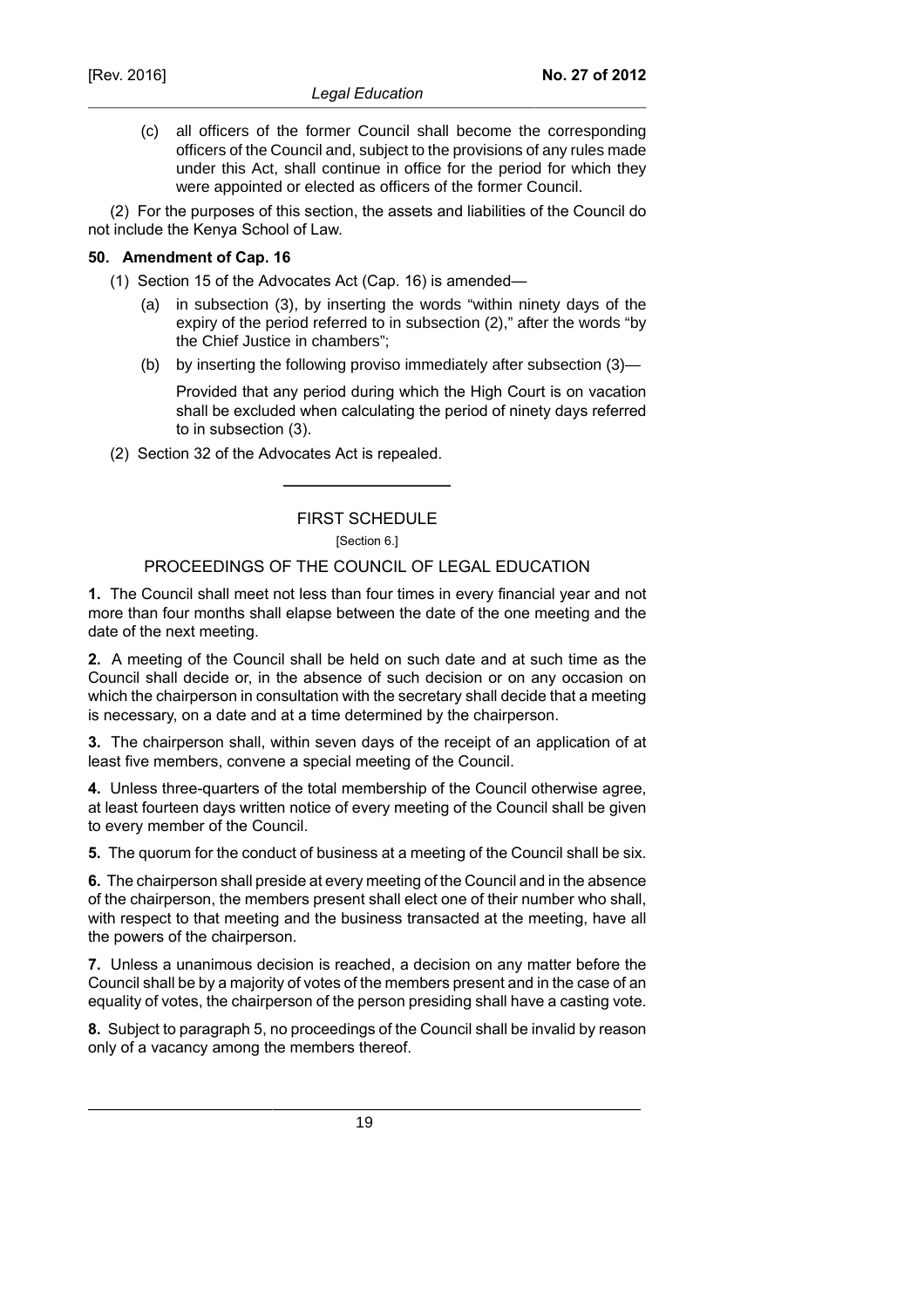**9.** The members may appoint committees from among themselves or otherwise, to carry out such general or special functions as may be specified by the Council.

**10.** Any member who has a direct or indirect interest in any decision to be taken on any specific matter by the Board, shall disclose the nature of such interest at the meeting of the Board where such decision is being taken, and the disclosure shall be recorded in the minutes of the meeting, and if majority of the members of the Board believe that such member's interest in the matter is such as to influence his judgement, he shall not participate in the deliberation or the decision of the Board on such matter.

**11.** The seal of the Council shall be authenticated by the signature of the chairperson and the secretary and any document required by law to be made under seal and all decisions of the Council may be authenticated by the chairperson and the secretary:

Provided that the Council shall, in the absence of either the chairperson or the secretary, in any particular case or for any particular matter, nominate one member to authenticate the seal of the Council on behalf of either the chairperson or the secretary.

**12.** The Council shall cause minutes of all proceedings of meetings of the Council to be entered in books kept for that purpose.

**13.** Save as is provided by this Schedule, the Council may regulate its own proceedings.

SECOND SCHEDULE [Sections 22 & 23.]

PART I – CORE COURSES AT CERTIFICATE AND DIPLOMA LEVEL

- **1.** Elements of Contract.
- **2.** Principles of the Law of Torts.
- **3.** Elements of Commercial Law.
- **4.** Elements of Property Law.

#### SECOND SCHEDULE—*continued*

- **5.** General Principles of Constitutional Law and Legal Systems.
- **6.** Family Law and Succession.
- **7.** Elements of the Law of Business Associations.
- **8.** Civil Procedure.
- **9.** Criminal Procedure.
- **10.** Fundamentals of Book-keeping and Accounting.
- **11.** Fundamentals of Office Practice and Management.